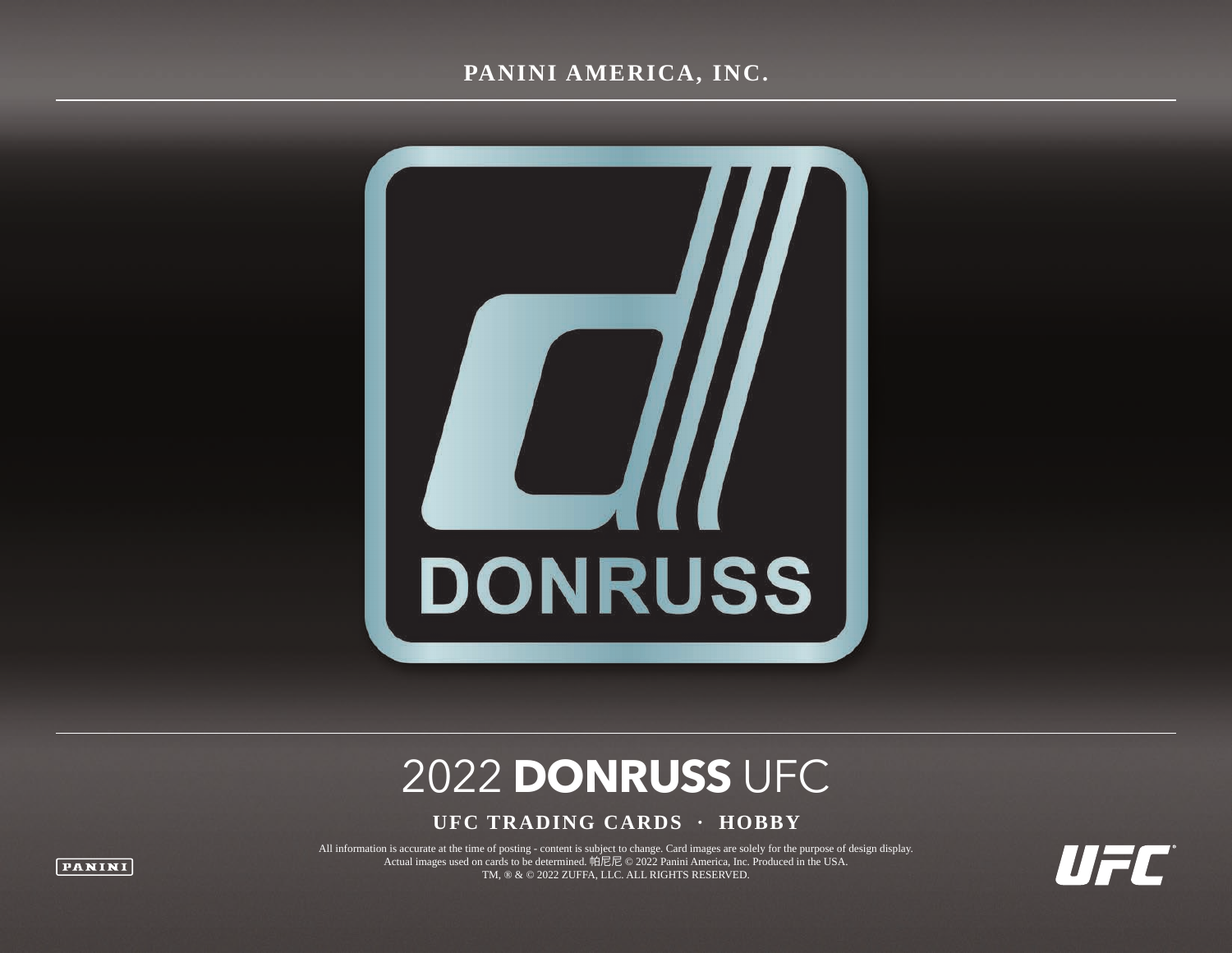#### **DONRUSS** UFC **2022 UFC 2022 UFC 2022 UFC 2022 UFC** TRADING CARDS · HOBBY





Card images are solely for the purpose of design display. Card images are solely for the purpose of design display. Card images are solely for the purpose of design display.



*HOBBY EXCLUSIVE HOBBY EXCLUSIVE HOBBY EXCLUSIVE*

**BASE HOLO BLACK LASER RATED ROOKIES HOLO GOLD LASER VOICES OF THE OCTAGON HOLO TEAL LASER**

Look for an abundance of Laser parallels! Collect the top stars, rookies and personalities of UFC!



All information is accurate at the time of posting - content is subject to change. Card images are solely for the purpose of design display. Actual images used on cards to be determined. 帕尼尼 © 2022 Panini America, Inc. Produced in the USA. TM, ® & © 2022 ZUFFA, LLC. ALL RIGHTS RESERVED.

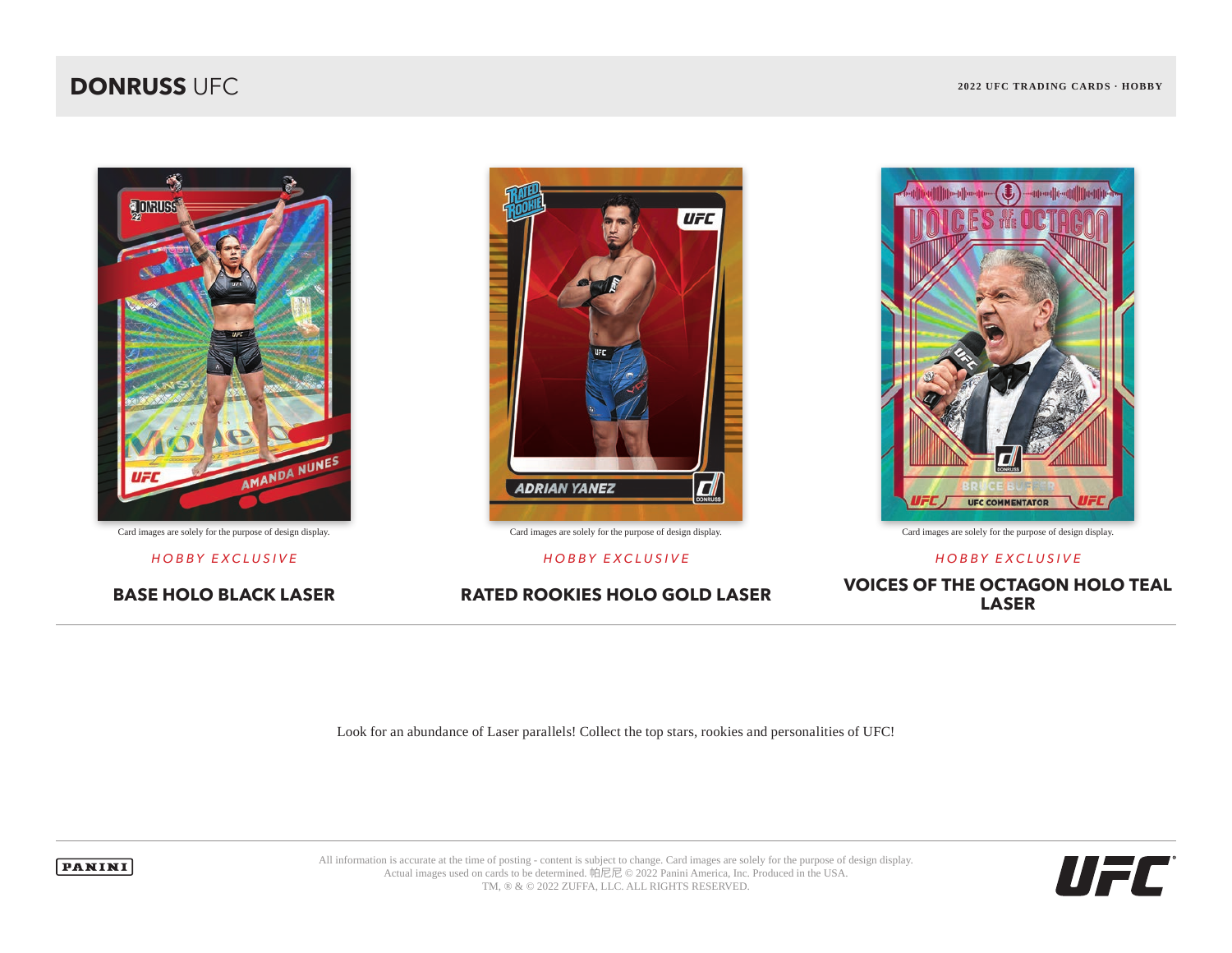### **DONRUSS** UFC **2022 UFC 2022 UFC 2022 UFC 2022 UFC** TRADING CARDS · HOBBY







**OCTAGON MARVELS CRUNCH TIME CRUNCH TIME RETRO SERIES** 

Find a variety of stellar inserts which highlight UFC's best and brightest talents!



All information is accurate at the time of posting - content is subject to change. Card images are solely for the purpose of design display. Actual images used on cards to be determined. 帕尼尼 © 2022 Panini America, Inc. Produced in the USA. TM, ® & © 2022 ZUFFA, LLC. ALL RIGHTS RESERVED.

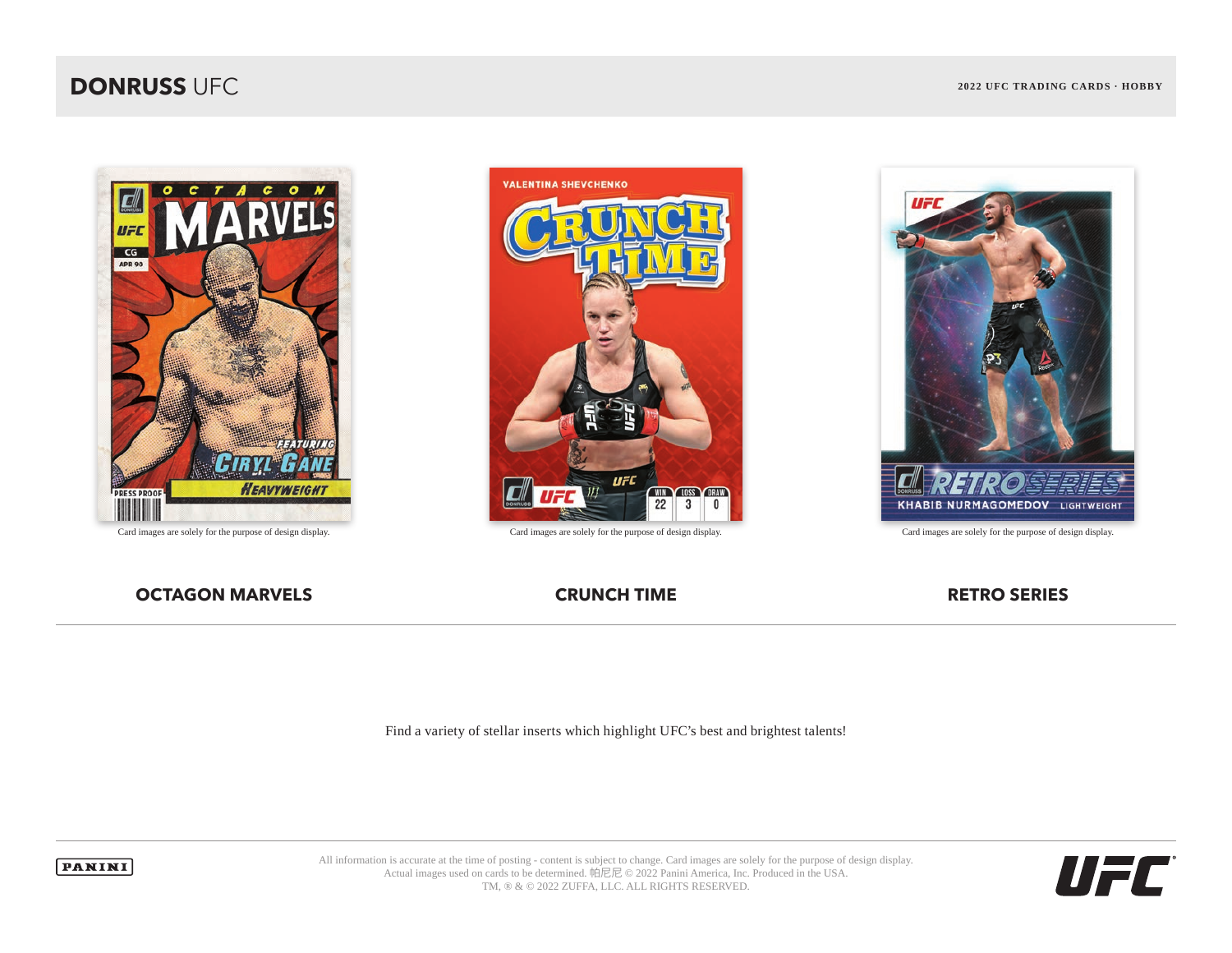### **DONRUSS** UFC **2022 UFC 2022 UFC 2022 UFC 2022 UFC** TRADING CARDS · HOBBY





*HOBBY EXCLUSIVE HOBBY EXCLUSIVE HOBBY EXCLUSIVE*

**SIGNATURE SERIES GOLD OCTAGON CANVAS MATERIALS SIGNATURE SERIES BLACK**



Chase down autographs from the best and brightest stars of UFC! Look for 1 autograph and 1 memorabilia card per Hobby box!



All information is accurate at the time of posting - content is subject to change. Card images are solely for the purpose of design display. Actual images used on cards to be determined. 帕尼尼 © 2022 Panini America, Inc. Produced in the USA. TM, ® & © 2022 ZUFFA, LLC. ALL RIGHTS RESERVED.